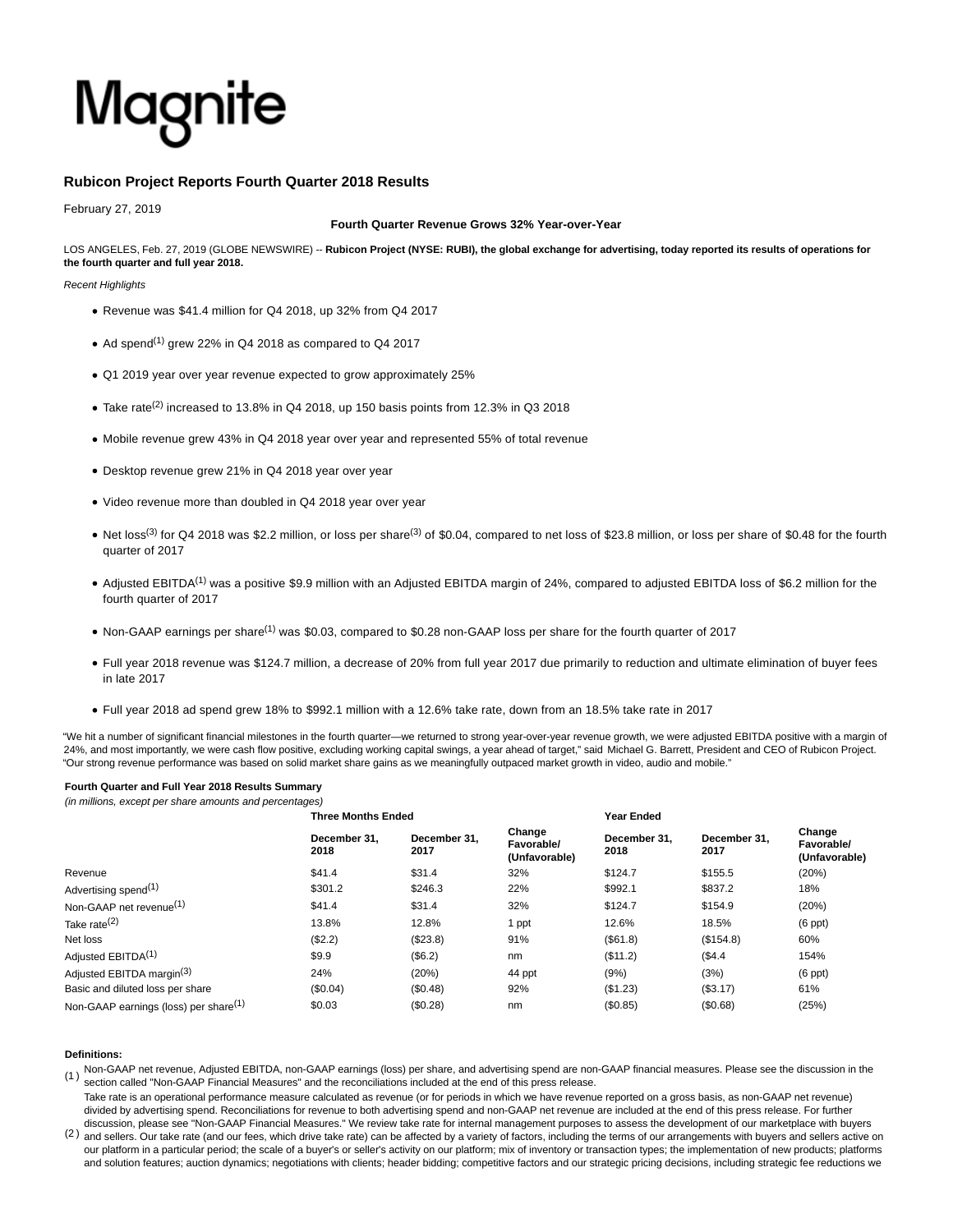implemented during the first half of 2017 and elimination of our buyer transaction fees as of November 1, 2017 and additional fee reductions or alternative pricing models we may implement in the future; and the overall development of the digital advertising ecosystem.

- Adjusted EBITDA margin is calculated as Adjusted EBITDA divided by revenue (or for periods in which we have revenue reported on a gross basis, by non-GAAP net
- (3 ) revenue). Reconciliations for both net loss to Adjusted EBITDA and revenue to non-GAAP net revenue are included at the end of this press release. For further discussion, please see "Non-GAAP Financial Measures."

#### nm not meaningful

## **Fourth Quarter 2018 Results Conference Call and Webcast:**

The Company will host a conference call on February 27, 2019 at 1:30 PM (PT) / 4:30 PM (ET) to discuss the results for its fourth quarter of 2018.

| Live conference call                                                                                |                                                                      |  |  |  |
|-----------------------------------------------------------------------------------------------------|----------------------------------------------------------------------|--|--|--|
| Toll free number:                                                                                   | (844) 875-6911 (for domestic callers)                                |  |  |  |
| Direct dial number:                                                                                 | (412) 902-6511 (for international callers)                           |  |  |  |
| Passcode:                                                                                           | Ask to join the Rubicon Project conference call                      |  |  |  |
| http://investor.rubiconproject.com, under "Events and Presentations"<br>Simultaneous audio webcast: |                                                                      |  |  |  |
| Conference call replay                                                                              |                                                                      |  |  |  |
| Toll free number:                                                                                   | (877) 344-7529 (for domestic callers)                                |  |  |  |
| Direct dial number:                                                                                 | (412) 317-0088 (for international callers)                           |  |  |  |
| Passcode:                                                                                           | 10127783                                                             |  |  |  |
| Webcast link:                                                                                       | http://investor.rubiconproject.com, under "Events and Presentations" |  |  |  |

#### **About Rubicon Project**

Founded in 2007, Rubicon Project is one of the world's largest advertising exchanges. The company helps websites and apps thrive by giving them tools and expertise to sell ads easily and safely. In addition, the world's leading agencies and brands rely on Rubicon Project's technology to execute tens of billions of advertising transactions each month. Rubicon Project is an independent, publicly traded company (NYSE:RUBI) headquartered in Los Angeles, California.

Note: The Rubicon Project and the Rubicon Project logo are registered service marks of The Rubicon Project, Inc.

#### **Forward-Looking Statements:**

This press release and management's prepared remarks during the conference call referred to above include, and management's answers to questions during the conference call may include, forward-looking statements, including statements based upon or relating to our expectations, assumptions, estimates, and projections. In some cases, you can identify forward-looking statements by terms such as "may," "might," "will," "objective," "intend," "should," "could," "can," "would," "expect," "believe," "design," "anticipate," "estimate," "predict," "potential," "plan" or the negative of these terms, and similar expressions. Forward-looking statements may include, but are not limited to, statements concerning our anticipated financial performance, including, without limitation, revenue, advertising spend, non-GAAP net revenue, non-GAAP income (loss) per share, profitability, net income (loss), Adjusted EBITDA, earnings per share, and cash flow; strategic objectives, including focus on header bidding, mobile, video, and private marketplace opportunities; investments in our business; development of our technology; introduction of new offerings; the impact of our acquisition of nToggle and its traffic shaping technology on our business; the effects of our cost reduction initiatives; scope and duration of client relationships; the fees we may charge in the future; business mix and expansion of our mobile, video and private marketplace offerings; sales growth; client utilization of our offerings; our competitive differentiation; our market share and leadership position in the industry; market conditions, trends, and opportunities; user reach; certain statements regarding future operational performance measures including ad requests, fill rate, paid impressions, average CPM, take rate, and advertising spend; benefiting from supply path optimization; and factors that could affect these and other aspects of our business. These statements are not guarantees of future performance; they reflect our current views with respect to future events and are based on assumptions and estimates and subject to known and unknown risks, uncertainties and other factors that may cause our actual results, performance or achievements to be materially different from expectations or results projected or implied by forward-looking statements. These risks include, but are not limited to: our ability to continue to grow and to manage our growth effectively; our ability to develop innovative new technologies and remain a market leader; our ability to attract and retain buyers and sellers and increase our business with them; our vulnerability to loss of, or reduction in spending by, buyers; our reliance on large sources of advertising demand; our ability to maintain and grow a supply of advertising inventory from sellers and to fill the increased inventory; the effect on the advertising market and our business from difficult economic conditions or uncertainty; the freedom of buyers and sellers to direct their spending and inventory to competing sources of inventory and demand; our ability to use our solution to purchase and sell higher value advertising and to expand the use of our solution by buyers and sellers utilizing evolving digital media platforms; our ability to introduce new offerings and bring them to market in a timely manner, and otherwise adapt in response to client demands and industry trends; the increased prevalence of header bidding and its effect on our competitive position; uncertainty of our estimates and expectations associated with new offerings, including header bidding, private marketplace, mobile, and video; lower fees and take rate and the need to grow through advertising spend increases rather than fee increases; our ability to compensate for a reduced take rate by increasing the volume and/or value of transactions on our platform and increasing our fill rate; our vulnerability to the depletion of our cash resources as we incur additional investments in products and technology; our ability to support our growth objectives with reduced resources from our cost reduction initiatives; our ability to raise additional capital if needed and/or to renew our working capital line of credit; our limited operating history and history of losses; our ability to continue to expand into new geographic markets; our ability to adapt effectively to shifts in digital advertising; increased prevalence of ad-blocking or cookieblocking technologies; the slowing growth rate of desktop display advertising; the growing percentage of online and mobile advertising spending captured by owned and operated sites (such as Facebook and Google); the effects, including loss of market share, of increased competition in our market and increasing concentration of advertising spending, including mobile spending, in a small number of very large competitors; the effects of consolidation in the ad tech industry, such as AT&T's acquisition of AppNexus; acts of competitors and other third parties that can adversely affect our business; our ability to differentiate our offerings and compete effectively in a market trending increasingly toward commodification, transparency, and disintermediation; requests from buyers and sellers for discounts, fee concessions or revisions, rebates, refunds, favorable payment terms and greater levels of pricing transparency and specificity; potential adverse effects of malicious activity such as fraudulent inventory and malware; the effects of seasonal trends on our results of operations; costs associated with defending intellectual property infringement and other claims; our ability to attract and retain qualified employees and key personnel; our ability to identify future acquisitions of or investments in complementary companies or technologies and our ability to consummate the acquisitions and integrate such companies or technologies; and our ability to comply with, and the effect on our business of, evolving legal standards and regulations, particularly concerning data protection and consumer privacy and evolving labor standards.

We discuss many of these risks and additional factors that could cause actual results to differ materially from those anticipated by our forward-looking statements under the headings "Risk Factors" and "Management's Discussion and Analysis of Financial Condition and Results of Operations," and elsewhere in filings we have made and will make from time to time with the Securities and Exchange Commission, or SEC, including our Annual Report on Form 10-K for the year ended December 31, 2018 and subsequent Quarterly Reports on Form 10-Q. These forward-looking statements represent our estimates and assumptions only as of the date made. Unless required by federal securities laws, we assume no obligation to update any of these forward-looking statements, or to update the reasons actual results could differ materially from those anticipated, to reflect circumstances or events that occur after the statements are made. Without limiting the foregoing, any guidance we may provide will generally be given only in connection with quarterly and annual earnings announcements, without interim updates, and we may appear at industry conferences or make other public statements without disclosing material nonpublic information in our possession. Given these uncertainties, investors should not place undue reliance on these forward-looking statements. Investors should read this press release and the documents that we reference in this press release and have filed or will file with the SEC completely and with the understanding that our actual future results may be materially different from what we expect. We qualify all of our forward-looking statements by these cautionary statements.

### **Non-GAAP Financial Measures:**

In addition to our GAAP results, we review certain non-GAAP financial measures to help us evaluate our business, measure our performance, identify trends affecting our business, establish budgets, measure the effectiveness of investments in our technology and development and sales and marketing, and assess our operational efficiencies. These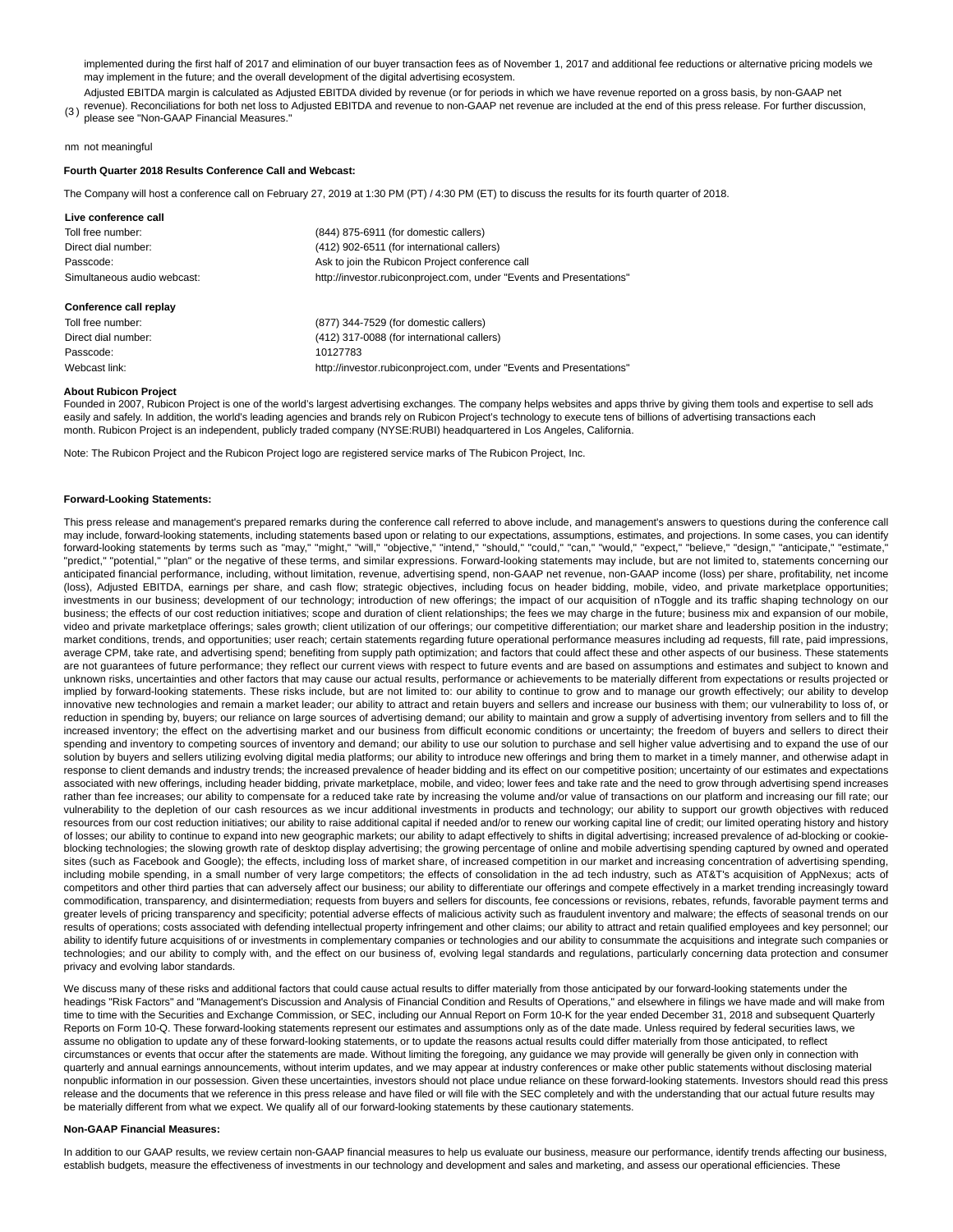non-GAAP measures include advertising spend, non-GAAP net revenue, and Adjusted EBITDA, which are discussed immediately following the table below, along with the operational performance measure take rate. Although we historically provided advertising spend and take rate as key performance metrics on a quarterly basis, we have determined that we will share specific metrics in these areas on an annual basis. These metrics were historically more important when we had GAAP revenue that was reported on both a gross and a net basis prior to early 2017. More recently, they were important given our removal of buyer fees in late 2017, which significantly lowered our take rate, and made it challenging to understand our business during that time of significant transition. Given that these informational needs are lessened, competitive sensitivities, and in particular given that the comparison year for the significant take rate change is behind us, we believe now is an appropriate time to make this change.

These non-GAAP financial measures are not intended to be considered in isolation from, as substitutes for, or as superior to, the corresponding financial measures prepared in accordance with GAAP. You are encouraged to evaluate these adjustments, and review the reconciliation of these non-GAAP financial measures to their most comparable GAAP measures, and the reasons we consider them appropriate. It is important to note that the particular items we exclude from, or include in, our non-GAAP financial measures may differ from the items excluded from, or included in, similar non-GAAP financial measures used by other companies. See "Reconciliation of revenue to advertising spend and revenue to non-GAAP net revenue," "Reconciliation of net loss to Adjusted EBITDA," "Reconciliation of net loss to non-GAAP income (loss)" and "Reconciliation of GAAP loss per share to non-GAAP earnings (loss) per share" included as part of this press release.

#### **Advertising Spend:**

We define advertising spend as the total volume of spending between buyers and sellers transacted on our platform. Advertising spend does not represent revenue reported on a GAAP basis. We also use advertising spend for internal management purposes to assess market share of total advertising spending. As discussed above, we no longer expect to present our advertising spend on a quarterly basis beginning in 2019.

Our advertising spend may be influenced by demand for our services, the volume and characteristics of paid impressions, average CPM, our ability to fill ad requests, the nature and amount of fees we charge, and other factors such as changes in the market, our execution of the business, and competition.

Advertising spend may fluctuate due to seasonality. In the past, we have experienced higher advertising spend during the fourth quarter of a given year because many buyers devote a disproportionate amount of their advertising budgets to this period of the year to coincide with increased holiday purchasing. Buyers' focus on the fourth quarter generates more bidding activity on our platform, which may drive higher volumes of paid impressions, average CPM, or both. Our advertising spend grew 18% for the year ended December 31, 2018 compared to 2017. The increase in advertising spend was driven by higher ad request volumes and an increase in the CPMs generated from our auctions. The increase in CPMs was driven by increased bidding activity on our platform, the value of the inventory that we made available to buyers, including PMP, mobile and video inventory that typically carries higher pricing, and auction dynamics, including the implementation of first price auctions and EMR for our header bidding inventory.

## **Non-GAAP Net Revenue:**

We define non-GAAP net revenue as GAAP revenue less amounts we pay sellers, where the amounts paid are included within cost of revenue for the portion of our revenue reported on a gross basis. The portion of our revenue reported on a gross basis was attributable to intent marketing services, which no longer generated revenue after the first quarter of 2017. Historically, non-GAAP net revenue was a useful measure in assessing the performance of our business in periods for which our revenue included revenue reported on a gross basis, because it showed the operating results of our business on a consistent basis without the effect of differing revenue reporting (gross vs. net) that we applied under GAAP across different types of transactions, and facilitated comparison of our results to the results of companies that report all of their revenue on a net basis. Revenue from intent marketing services in the first quarter of 2017 created the difference between our non-GAAP net revenue and our GAAP revenue for that period. We ceased offering our intent marketing solution in the first quarter of 2017, so for subsequent periods non-GAAP net revenue is the same as GAAP revenue, as there is no longer a reconciling item between GAAP and non-GAAP net revenue. Non-GAAP net revenue is presented for comparative purposes as the first quarter of 2017 still included the intent marketing solution reconciling item.

A potential limitation of non-GAAP net revenue is that other companies may define non-GAAP net revenue differently, which may make comparisons difficult.

Non-GAAP net revenue is influenced by the volume and characteristics of advertising spend and our take rate. The revenue we have reported on a gross basis was associated with our intent marketing business. Because we exited that business in the first quarter of 2017, we do not expect to report any revenue on a gross basis after the first quarter of 2017 unless and until we change our business practices, develop new products, or make an acquisition, in each case with characteristics that require gross reporting.

## **Adjusted EBITDA:**

We define Adjusted EBITDA as net income (loss) adjusted to exclude stock-based compensation expense, depreciation and amortization, amortization of acquired intangible assets, impairment charges, interest income or expense, and other cash and non-cash based income or expenses that we do not consider indicative of our core operating performance, including, but not limited to foreign exchange gains and losses, acquisition and related items, and provision (benefit) for income taxes. We believe Adjusted EBITDA is useful to investors in evaluating our performance for the following reasons:

- Adjusted EBITDA is widely used by investors and securities analysts to measure a company's performance without regard to items such as those we exclude in calculating this measure, which can vary substantially from company to company depending upon their financing, capital structures, and the method by which assets were acquired.
- Our management uses Adjusted EBITDA in conjunction with GAAP financial measures for planning purposes, including the preparation of our annual operating budget, as a measure of performance and the effectiveness of our business strategies, and in communications with our board of directors concerning our performance. Adjusted EBITDA may also be used as a metric for determining payment of cash incentive compensation.
- Adjusted EBITDA provides a measure of consistency and comparability with our past performance that many investors find useful, facilitates periodto-period comparisons of operations, and also facilitates comparisons with other peer companies, many of which use similar non-GAAP financial measures to supplement their GAAP results.

Although Adjusted EBITDA is frequently used by investors and securities analysts in their evaluations of companies, Adjusted EBITDA has limitations as an analytical tool, and should not be considered in isolation or as a substitute for analysis of our results of operations as reported under GAAP. These limitations include:

- Stock-based compensation is a non-cash charge and will remain an element of our long-term incentive compensation package, although we exclude it as an expense when evaluating our ongoing operating performance for a particular period.
- Depreciation and amortization are non-cash charges, and the assets being depreciated or amortized will often have to be replaced in the future, but Adjusted EBITDA does not reflect any cash requirements for these replacements.
- Impairment charges are non-cash charges related to goodwill, intangible assets and/or long-lived assets.
- Adjusted EBITDA does not reflect non-cash charges related to acquisition and related items, such as amortization of acquired intangible assets and changes in the fair value of contingent consideration.
- Adjusted EBITDA does not reflect cash and non-cash charges and changes in, or cash requirements for, acquisition and related items, such as certain transaction expenses and expenses associated with earn-out amounts.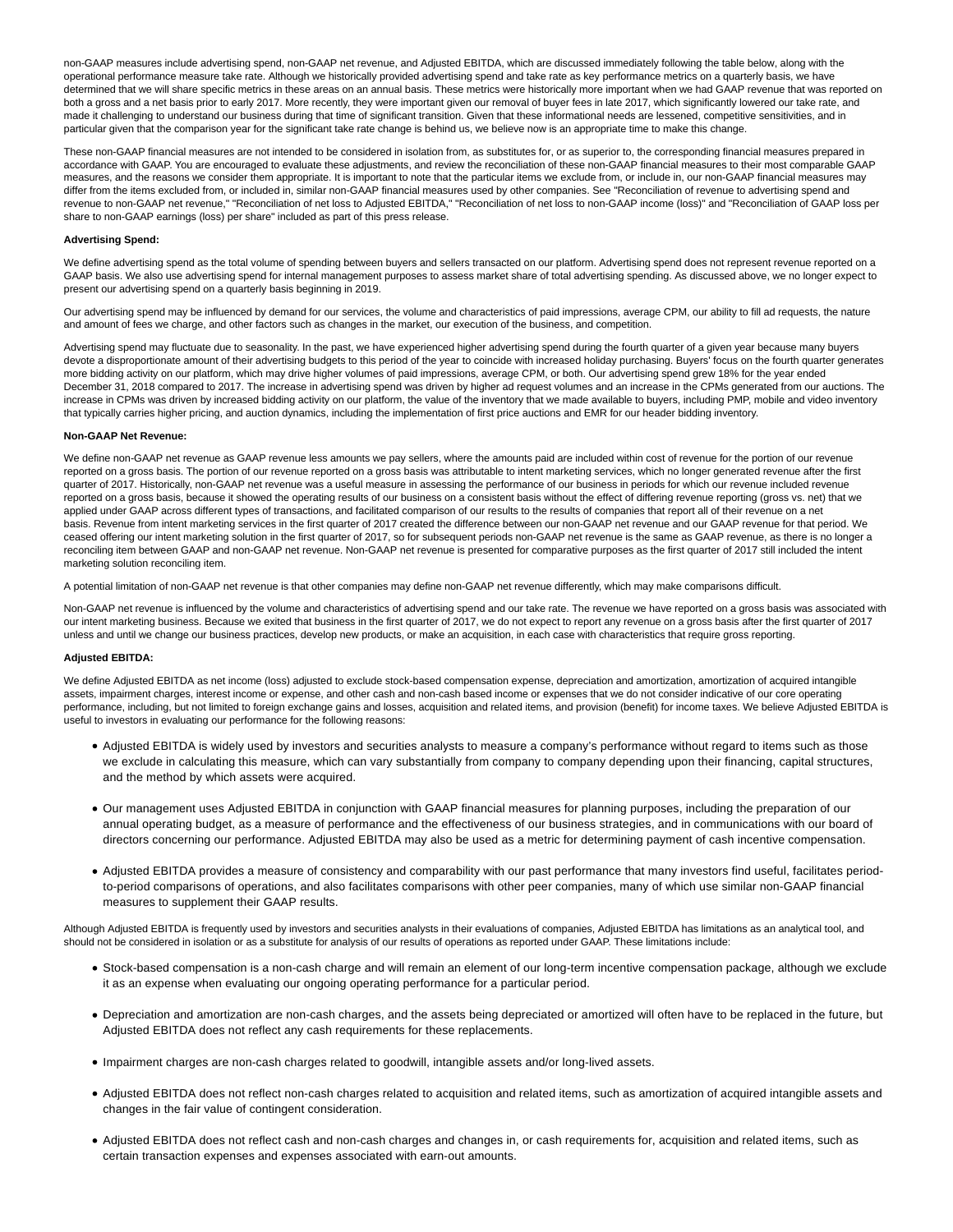- Adjusted EBITDA does not reflect changes in our working capital needs, capital expenditures, or contractual commitments.
- Adjusted EBITDA does not reflect cash requirements for income taxes and the cash impact of other income or expense.
- Other companies may calculate Adjusted EBITDA differently than we do, limiting its usefulness as a comparative measure.

Our Adjusted EBITDA is influenced by fluctuations in our revenue and the timing and amounts of our investments in our operations. Adjusted EBITDA should not be considered as an alternative to net income (loss), operating loss, or any other measure of financial performance calculated and presented in accordance with GAAP.

## **Non-GAAP Income (Loss) and Non-GAAP Earnings (Loss) per Share:**

We define non-GAAP earnings (loss) per share as non-GAAP income (loss) divided by non-GAAP weighted-average shares outstanding. Non-GAAP income (loss) is equal to net income (loss) excluding stock-based compensation, impairment charges, cash and non-cash based acquisition and related expenses, including amortization of acquired intangible assets, transaction expenses, expenses associated with earn-out amounts, and foreign currency gains and losses. In periods in which we have non-GAAP net income, non-GAAP weighted-average shares outstanding used to calculate non-GAAP earnings per share includes the impact of potentially dilutive shares. Potentially dilutive shares consist of stock options, restricted stock awards, restricted stock units, potential shares issued under the Employee Stock Purchase Plan, each computed using the treasury stock method, shares held in escrow, and potential shares issued as part of contingent consideration as a result of business combinations. We believe non-GAAP earnings (loss) per share is useful to investors in evaluating our ongoing operational performance and our trends on a per share basis, and also facilitates comparison of our financial results on a per share basis with other companies, many of which present a similar non-GAAP measure. However, a potential limitation of our use of non-GAAP earnings (loss) per share is that other companies may define non-GAAP earnings (loss) per share differently, which may make comparison difficult. This measure may also exclude expenses that may have a material impact on our reported financial results. Non-GAAP earnings (loss) per share is a performance measure and should not be used as a measure of liquidity. Because of these limitations, we also consider the comparable GAAP measure of net income (loss).

## **THE RUBICON PROJECT, INC. CONSOLIDATED BALANCE SHEETS (In thousands) (unaudited)**

|                                               | December 31, 2018 | December 31, 2017 |  |
|-----------------------------------------------|-------------------|-------------------|--|
| <b>ASSETS</b>                                 |                   |                   |  |
| Current assets:                               |                   |                   |  |
| Cash and cash equivalents                     | \$<br>80,452      | \$<br>76,642      |  |
| Marketable securities                         | 7,524             | 52,504            |  |
| Accounts receivable, net                      | 205,683           | 165,890           |  |
| Prepaid expenses and other current assets     | 6,882             | 9,620             |  |
| <b>TOTAL CURRENT ASSETS</b>                   | 300,541           | 304,656           |  |
| Property and equipment, net                   | 33,487            | 47,393            |  |
| Internal use software development costs, net  | 14,570            | 12,734            |  |
| Other assets, non-current                     | 1,240             | 5,493             |  |
| Intangible assets, net                        | 10,174            | 13,359            |  |
| <b>TOTAL ASSETS</b>                           | \$<br>360,012     | \$<br>383,635     |  |
| <b>LIABILITIES AND STOCKHOLDERS' EQUITY</b>   |                   |                   |  |
| <b>Current liabilities:</b>                   |                   |                   |  |
| Accounts payable and accrued expenses         | \$<br>239,678     | \$<br>214,103     |  |
| Other current liabilities                     | 1,304             | 3,141             |  |
| <b>TOTAL CURRENT LIABILITIES</b>              | 240,982           | 217,244           |  |
| Other liabilities, non-current                | 1,017             | 1,780             |  |
| <b>TOTAL LIABILITIES</b>                      | 241,999           | 219,024           |  |
| STOCKHOLDERS' EQUITY                          |                   |                   |  |
| Common stock                                  | 1                 |                   |  |
| Additional paid-in capital                    | 433,877           | 418,354           |  |
| Accumulated other comprehensive income (loss) | (259)             | 41                |  |
| Accumulated deficit                           | (315,606)         | (253, 784)        |  |
| <b>TOTAL STOCKHOLDER'S EQUITY</b>             | 118,013           | 164,611           |  |
| TOTAL LIABILITIES AND STOCKHOLDERS' EQUITY    | \$<br>360,012     | \$<br>383,635     |  |

#### **THE RUBICON PROJECT, INC. CONSOLIDATED STATEMENTS OF OPERATIONS (In thousands, except per share amounts) (unaudited)**

|                                                           | <b>Three Months Ended</b> |                      | <b>Year Ended</b>    |                      |
|-----------------------------------------------------------|---------------------------|----------------------|----------------------|----------------------|
|                                                           | December 31,<br>2018      | December 31,<br>2017 | December 31.<br>2018 | December 31.<br>2017 |
| Revenue                                                   | \$41,432                  | \$<br>31,397         | \$124,685            | \$155,545            |
| Expenses $(1)(2)$ :                                       |                           |                      |                      |                      |
| Cost of revenue                                           | 15,489                    | 15,465               | 60,003               | 56,836               |
| Sales and marketing                                       | 10,510                    | 12,134               | 44,556               | 51,794               |
| Technology and development                                | 8,825                     | 11,123               | 37,863               | 47,500               |
| General and administrative                                | 9,091                     | 12,517               | 42,431               | 55,596               |
| Restructuring and other exit costs                        | –                         | –                    | 3,440                | 5,959                |
| Impairment of intangible assets and internal use software |                           | 4,585                | –                    | 4,585                |
| Impairment of goodwill                                    | –                         | –                    | –                    | 90,251               |
| Total expenses                                            | 43,915                    | 55,824               | 188.293              | 312,521              |
| Loss from operations                                      | (2, 483)                  | (24, 427)            | (63, 608)            | (156, 976)           |
| Other (income) expense:                                   |                           |                      |                      |                      |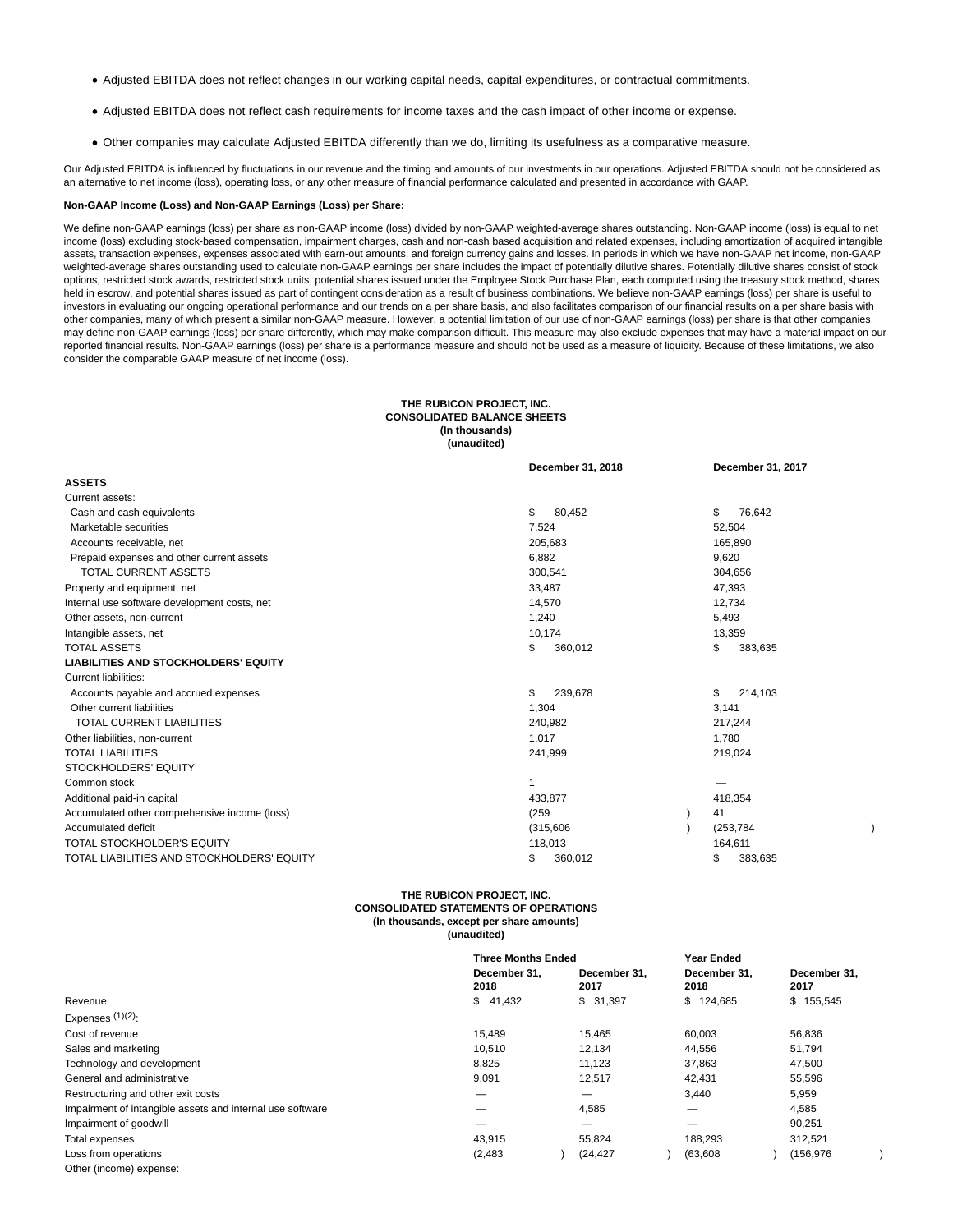| Interest income, net                                        | (211)      | (244)          | (988         | (908        |  |
|-------------------------------------------------------------|------------|----------------|--------------|-------------|--|
| Other income                                                | (140       | (186           | (766         | (688)       |  |
| Foreign exchange (gain) loss, net                           | (26)       | 72             | (389         | .165        |  |
| Total other income, net                                     | (377)      | (358           | (2, 143)     | (431        |  |
| Loss before income taxes                                    | (2, 106)   | (24,069)       | (61, 465)    | 156,545)    |  |
| Provision (benefit) for income taxes                        | 124        | (252)          | 357          | (1,762)     |  |
| Net loss                                                    | \$ (2,230) | $$^{(23,817)}$ | $$^{61,822}$ | \$(154,783) |  |
| Net loss per share:                                         |            |                |              |             |  |
| Basic and Diluted                                           | \$ (0.04)  | \$ (0.48)      | \$(1.23)     | \$ (3.17)   |  |
| Weighted average shares used to compute net loss per share: |            |                |              |             |  |
| Basic and Diluted                                           | 50,746     | 49,293         | 50,259       | 48,869      |  |
|                                                             |            |                |              |             |  |

(1) Stock-based compensation expense included in our expenses was as follows:

|                                        | <b>Three Months Ended</b> |                      |                      |                      |
|----------------------------------------|---------------------------|----------------------|----------------------|----------------------|
|                                        | December 31.<br>2018      | December 31.<br>2017 | December 31.<br>2018 | December 31.<br>2017 |
| Cost of revenue                        | \$ 65                     | 109                  | 321<br>S             | 404                  |
| Sales and marketing                    | 1.027                     | 1,058                | 4.557                | 4,582                |
| Technology and development             | 704                       | 856                  | 2.867                | 4,034                |
| General and administrative             | 1.470                     | 2.293                | 8.139                | 9,924                |
| Restructuring and other exit costs     | _                         |                      | 398                  | 1.560                |
| Total stock-based compensation expense | 3.266                     | 4.316                | 16.282<br>\$         | 20.504<br>л.         |

(2) Depreciation and amortization expense included in our expenses was as follows:

|                                             | <b>Three Months Ended</b> | Year Ended           |                      |                      |
|---------------------------------------------|---------------------------|----------------------|----------------------|----------------------|
|                                             | December 31.<br>2018      | December 31.<br>2017 | December 31.<br>2018 | December 31.<br>2017 |
| Cost of revenue                             | 8.521<br>\$.              | 8.336                | 33.306               | 31.981               |
| Sales and marketing                         | 131                       | 178                  | 586                  | 1.066                |
| Technology and development                  | 199                       | 345                  | 882                  | 1.957                |
| General and administrative                  | 132                       | 212                  | 564                  | 1.221                |
| Total depreciation and amortization expense | 8.983                     | 9.071                | 35.338               | 36.225               |

#### **THE RUBICON PROJECT, INC. CONSOLIDATED STATEMENTS OF CASH FLOWS (In thousands) (unaudited)**

|                                                                                           | <b>Year Ended</b><br>December 31, 2018 | December 31, 2017 |  |
|-------------------------------------------------------------------------------------------|----------------------------------------|-------------------|--|
| <b>OPERATING ACTIVITIES:</b>                                                              |                                        |                   |  |
| Net loss                                                                                  | \$<br>(61, 822)                        | \$<br>(154, 783)  |  |
| Adjustments to reconcile net loss to net cash provided by (used in) operating activities: |                                        |                   |  |
| Depreciation and amortization                                                             | 35,338                                 | 36,225            |  |
| Stock-based compensation                                                                  | 16,282                                 | 20,504            |  |
| Impairment of intangible assets and internal use software                                 |                                        | 4,585             |  |
| Impairment of goodwill                                                                    |                                        | 90,251            |  |
| Loss on disposal of property and equipment                                                | 243                                    | 195               |  |
| Provision for doubtful accounts                                                           | 758                                    | 580               |  |
| Accretion of available for sale securities                                                | (412)                                  | (276)             |  |
| Unrealized foreign currency gains, net                                                    | (897)                                  | 970               |  |
| Deferred income taxes                                                                     | (42)                                   | (1, 564)          |  |
| Changes in operating assets and liabilities, net of effect of business acquisitions:      |                                        |                   |  |
| Accounts receivable                                                                       | (40, 688)                              | 26,051            |  |
| Prepaid expenses and other assets                                                         | 4,519                                  | (224)             |  |
| Accounts payable and accrued expenses                                                     | 26,612                                 | (502)             |  |
| Other liabilities                                                                         | (2,577)                                | (477)             |  |
| Net cash provided by (used in) operating activities                                       | (22, 686)                              | 21,535            |  |
| <b>INVESTING ACTIVITIES:</b>                                                              |                                        |                   |  |
| Purchases of property and equipment                                                       | (11, 433)                              | (32, 438)         |  |
| Capitalized internal use software development costs                                       | (8,507)                                | (7,988)           |  |
| Acquisitions, net of cash acquired                                                        |                                        | (38,610)          |  |
| Investments in available-for-sale securities                                              | (23, 991)                              | (95, 224)         |  |
| Maturities of available-for-sale securities                                               | 62,650                                 | 81,050            |  |
| Sales of available-for-sale securities                                                    | 9,228                                  |                   |  |
| Net cash provided by (used in) investing activities                                       | 27,947                                 | (93, 210)         |  |
| <b>FINANCING ACTIVITIES:</b>                                                              |                                        |                   |  |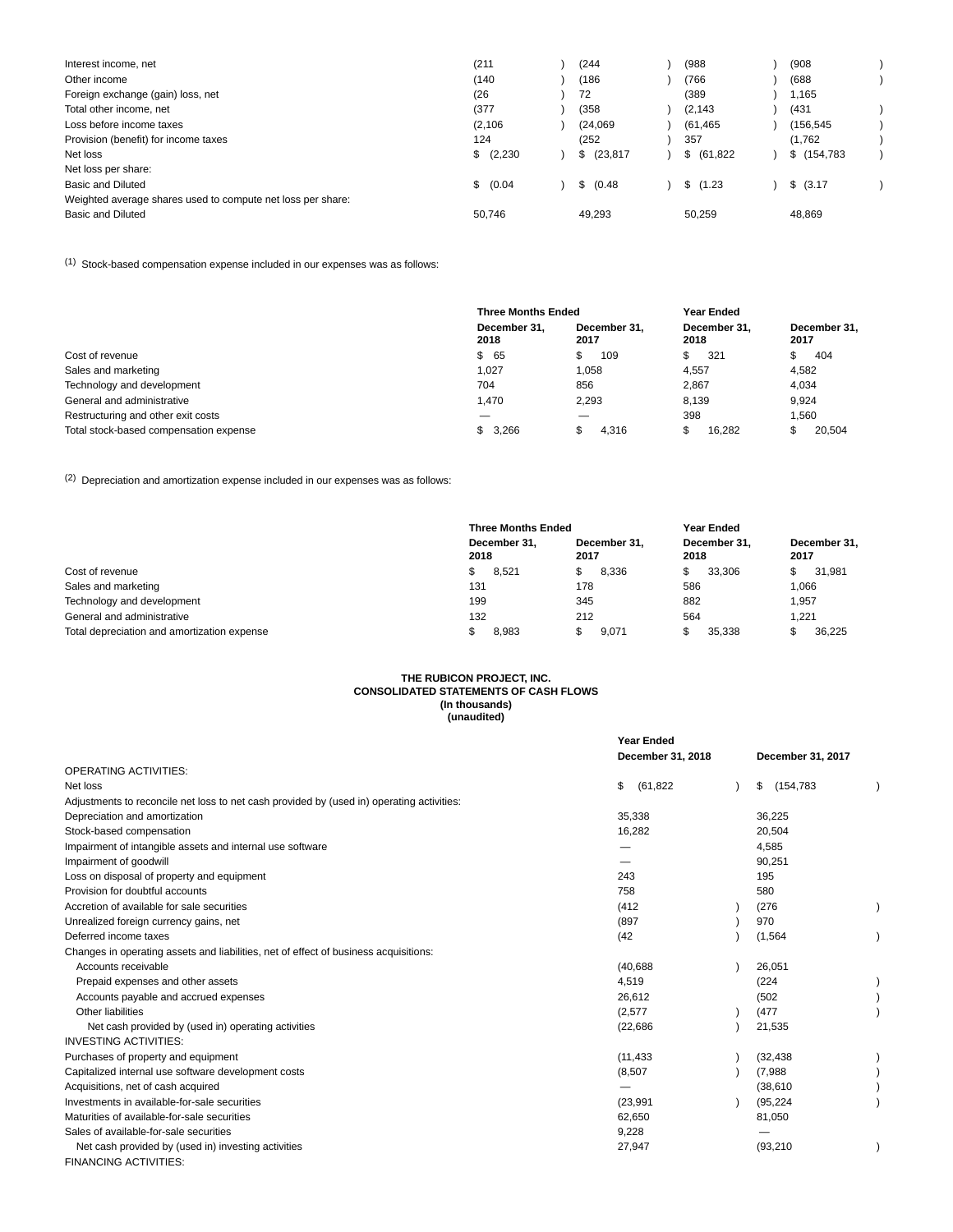| Proceeds from exercise of stock options                                          | 45           |  | 394       |  |
|----------------------------------------------------------------------------------|--------------|--|-----------|--|
| Proceeds from issuance of common stock under employee stock purchase plan        | 314          |  | 629       |  |
| Taxes paid related to net share settlement                                       | (1,638)      |  | (2, 403)  |  |
| Net cash used in financing activities                                            | (1,279)      |  | (1,380    |  |
| EFFECT OF EXCHANGE RATE CHANGES ON CASH, CASH EQUIVALENTS<br>AND RESTRICTED CASH | (172)        |  | 199       |  |
| CHANGE IN CASH, CASH EQUIVALENTS AND RESTRICTED CASH                             | 3.810        |  | (72, 856) |  |
| CASH, CASH EQUIVALENTS AND RESTRICTED CASH - Beginning of period                 | 76.642       |  | 149.498   |  |
| CASH, CASH EQUIVALENTS AND RESTRICTED CASH - End of period                       | \$<br>80,452 |  | \$76,642  |  |
| SUPPLEMENTAL DISCLOSURES OF OTHER CASH FLOW INFORMATION:                         |              |  |           |  |
| Cash paid for income taxes                                                       | \$<br>379    |  | \$382     |  |
| Cash paid for interest                                                           | \$.<br>46    |  | \$<br>-61 |  |
| Capitalized assets financed by accounts payable and accrued expenses             | \$<br>6      |  | \$<br>109 |  |
| Capitalized stock-based compensation                                             | 520          |  | \$<br>443 |  |
|                                                                                  |              |  |           |  |

## **THE RUBICON PROJECT, INC.**

# **RECONCILIATION OF REVENUE TO ADVERTISING SPEND AND REVENUE TO NON-GAAP NET REVENUE**

#### **(In thousands) (unaudited)**

|                                             |                      | <b>Three Months Ended</b> |                      |                      |  |
|---------------------------------------------|----------------------|---------------------------|----------------------|----------------------|--|
|                                             | December 31.<br>2018 | December 31.<br>2017      | December 31.<br>2018 | December 31.<br>2017 |  |
| Revenue                                     | 41.432               | 31.397                    | 124.685              | 155.545              |  |
| Plus amounts paid to sellers <sup>(1)</sup> | 259.799              | 214.874                   | 867.402              | 681.676              |  |
| Advertising spend                           | 301.231              | 246.271                   | 992.087              | 837.221              |  |

|                                                                 | <b>Three Months Ended</b> | <b>Year Ended</b>    |                          |                      |
|-----------------------------------------------------------------|---------------------------|----------------------|--------------------------|----------------------|
|                                                                 | December 31.<br>2018      | December 31.<br>2017 | December 31.<br>2018     | December 31.<br>2017 |
| Revenue                                                         | 41.432                    | 31.397               | 124.685                  | 155.545              |
| Less amounts paid to sellers reflected in cost of revenue $(2)$ |                           | (16                  | $\overline{\phantom{0}}$ | 617                  |
| Non-GAAP net revenue                                            | 41.432                    | 31.413               | 124.685                  | 154.928              |

(1) Amounts paid to sellers for the portion of our revenue reported on a net basis for GAAP purposes.

(2) Amounts paid to sellers for the portion of our revenue reported on a gross basis for GAAP purposes.

## **THE RUBICON PROJECT, INC. RECONCILIATION OF NET LOSS TO ADJUSTED EBITDA (In thousands) (unaudited)**

|                                                                                                | <b>Three Months Ended</b> |  | Year Ended           |                      |  |                      |  |
|------------------------------------------------------------------------------------------------|---------------------------|--|----------------------|----------------------|--|----------------------|--|
|                                                                                                | December 31,<br>2018      |  | December 31.<br>2017 | December 31,<br>2018 |  | December 31,<br>2017 |  |
| Net loss                                                                                       | \$<br>(2, 230)            |  | $$^{(23,817)}$       | \$<br>(61,822        |  | \$<br>(154, 783)     |  |
| Add back (deduct):                                                                             |                           |  |                      |                      |  |                      |  |
| Depreciation and amortization expense, excluding<br>amortization of acquired intangible assets | 8,186                     |  | 7,810                | 32,153               |  | 31,443               |  |
| Amortization of acquired intangibles                                                           | 797                       |  | 1,261                | 3,185                |  | 4,782                |  |
| Stock-based compensation expense                                                               | 3,266                     |  | 4,316                | 16,282               |  | 20,504               |  |
| Impairment of intangible assets and internal use<br>software                                   |                           |  | 4,585                |                      |  | 4,585                |  |
| Impairment of goodwill                                                                         |                           |  |                      |                      |  | 90,251               |  |
| Acquisition and related items                                                                  |                           |  | 35                   |                      |  | 303                  |  |
| Interest income, net                                                                           | (211)                     |  | (244)                | (988)                |  | (908)                |  |
| Foreign exchange (gain) loss, net                                                              | (26)                      |  | 72                   | (389)                |  | 1,165                |  |
| Provision (benefit) for income taxes                                                           | 124                       |  | (252)                | 357                  |  | (1,762)              |  |
| <b>Adjusted EBITDA</b>                                                                         | \$<br>9,906               |  | \$<br>(6, 234)       | \$<br>(11, 222)      |  | \$<br>(4, 420)       |  |

#### **THE RUBICON PROJECT, INC. RECONCILIATION OF NET LOSS TO NON-GAAP INCOME (LOSS) (In thousands) (unaudited)**

|          | <b>Three Months Ended</b> |                      | <b>Year Ended</b>    |                      |  |  |  |
|----------|---------------------------|----------------------|----------------------|----------------------|--|--|--|
|          | December 31.<br>2018      | December 31.<br>2017 | December 31.<br>2018 | December 31.<br>2017 |  |  |  |
| Net loss | (2, 230)                  | (23.81)              | (61, 822)            | (154, 783)           |  |  |  |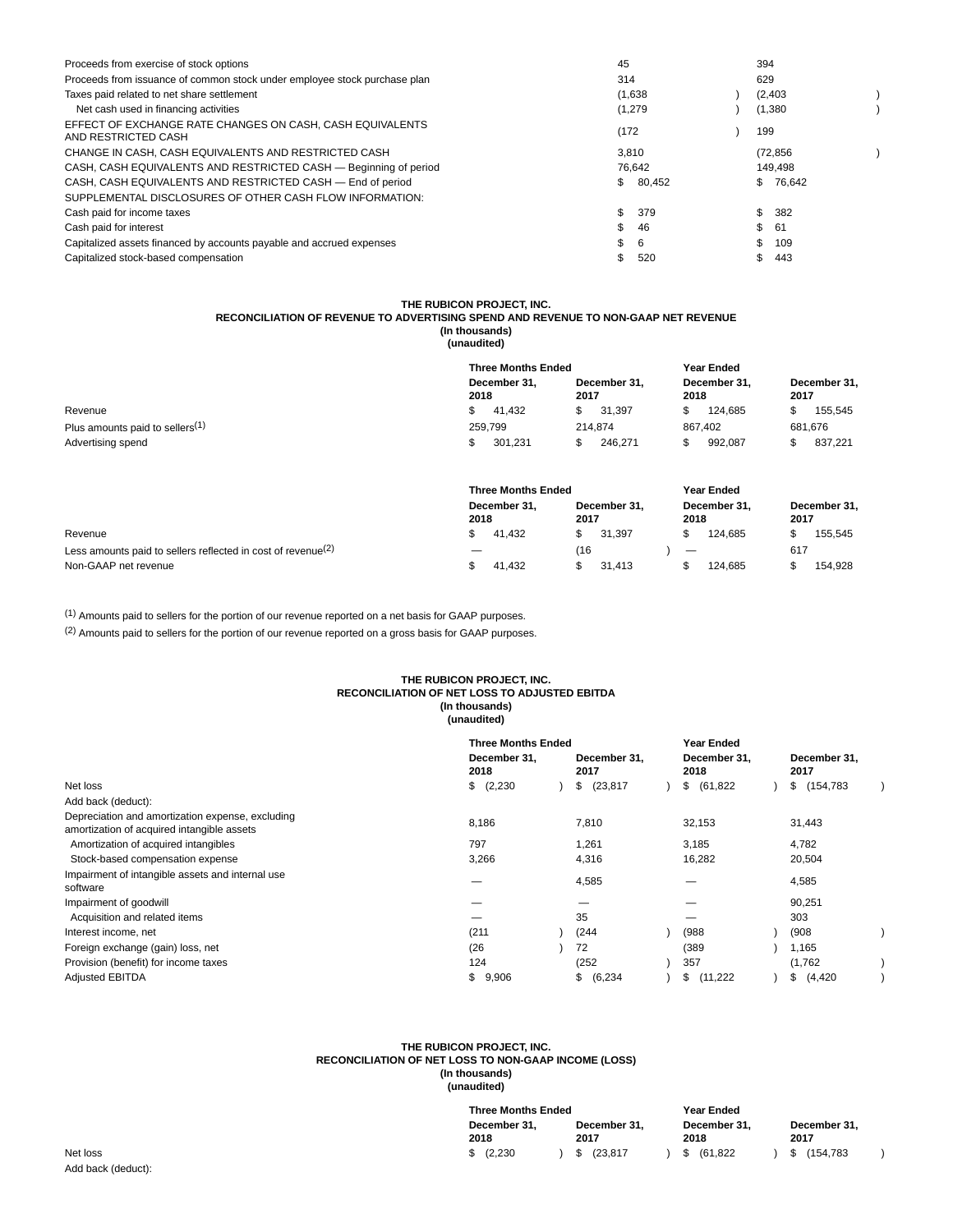| Acquisition and related items, including amortization<br>of acquired intangibles | 797   | 1.296      | 3.185    | 5,085    |
|----------------------------------------------------------------------------------|-------|------------|----------|----------|
| Stock-based compensation expense                                                 | 3.266 | 4.316      | 16.282   | 20,504   |
| Impairment of intangible assets and internal use<br>software                     |       | 4.585      |          | 4,585    |
| Impairment of goodwill                                                           |       |            |          | 90.251   |
| Foreign exchange (gain) loss, net                                                | (26)  | 72         | (389     | 1.165    |
| Tax effect of Non-GAAP adjustments (1)                                           | (17)  | (65)       | (81)     | 152      |
| Non-GAAP income (loss)                                                           | . 790 | \$(13.613) | (42.825) | (33.345) |

(1 ) Non-GAAP income (loss) includes the estimated tax impact from the expense items reconciling between net loss and non-GAAP income (loss).

## **THE RUBICON PROJECT, INC. RECONCILIATION OF GAAP NET LOSS PER SHARE TO NON-GAAP EARNINGS (LOSS) PER SHARE (In thousands, except per share amounts)**

| (unaudited) |  |
|-------------|--|
|-------------|--|

|                                                                                                                                     | <b>Three Months Ended</b><br>December 31.<br>2018 | December 31.<br>2017 | <b>Year Ended</b><br>December 31.<br>2018 | December 31.<br>2017 |
|-------------------------------------------------------------------------------------------------------------------------------------|---------------------------------------------------|----------------------|-------------------------------------------|----------------------|
| GAAP net loss per share (1).                                                                                                        |                                                   |                      |                                           |                      |
| <b>Basic and Diluted</b>                                                                                                            | \$<br>(0.04)                                      | \$<br>(0.48)         | \$(1.23)                                  | \$ (3.17)            |
| Non-GAAP income (loss) (2)                                                                                                          | \$<br>1,790                                       | \$(13,613)           | \$ (42,825)                               | \$<br>(33, 345)      |
| Reconciliation of weighted-average shares used to compute net<br>loss per share to non-GAAP weighted average shares<br>outstanding: |                                                   |                      |                                           |                      |
| Weighted-average shares used to compute net loss per share:                                                                         | 50,746                                            | 49,293               | 50,259                                    | 48,869               |
| Dilutive effect of weighted-average common stock options,<br>RSAs, RSUs, and ESPP <sup>(3)</sup>                                    | 3,489                                             |                      |                                           |                      |
| Non-GAAP weighted-average shares outstanding                                                                                        | 54,235                                            | 49,293               | 50,259                                    | 48,869               |
| Non-GAAP earnings (loss) per share                                                                                                  | \$<br>0.03                                        | (0.28)<br>\$         | (0.85)<br>\$                              | \$ (0.68)            |

(1) Calculated as net loss divided by basic weighted-average shares used to compute net loss per share as included in the consolidated statement of operations.

(2) Refer to reconciliation of net loss to non-GAAP income (loss).

(3) In most periods in which net income is positive, the weighted-average shares used to compute diluted earnings per share already include the dilutive effect of common stock options, RSAs, RSUs, acquisition related contingent and escrow shares, and ESPP using the treasury stock method. In periods of GAAP net loss per share, these shares would be anti-dilutive and are excluded from the calculation of net loss per share.

## **THE RUBICON PROJECT, INC. REVENUE AND ADVERTISING SPEND BY CHANNEL (In thousands, except percentages) (unaudited)**

|          | Revenue<br><b>Three Months Ended</b><br>December 31, 2018 |                                    |   |                                        | December 31, 2017 |     |   | <b>Advertising Spend</b><br><b>Three Months Ended</b><br>December 31, 2018 |                   |   | December 31, 2017 |     |   |
|----------|-----------------------------------------------------------|------------------------------------|---|----------------------------------------|-------------------|-----|---|----------------------------------------------------------------------------|-------------------|---|-------------------|-----|---|
|          | (in thousands, except percentages)                        |                                    |   |                                        |                   |     |   |                                                                            |                   |   |                   |     |   |
| Channel: |                                                           |                                    |   |                                        |                   |     |   |                                                                            |                   |   |                   |     |   |
| Desktop  | \$<br>18,586                                              | 45                                 | % |                                        | \$15,371          | 49  | % | \$131,496                                                                  | 44                | % | \$129,777         | 53  | % |
| Mobile   | 22,846                                                    | 55                                 |   |                                        | 16,026            | 51  |   | 169,735                                                                    | 56                |   | 116,494           | 47  |   |
| Total    | \$<br>41,432                                              | 100                                | % | \$                                     | 31,397            | 100 | % | \$<br>301,231                                                              | 100               | % | \$246,271         | 100 | % |
|          | Revenue<br><b>Year Ended</b>                              |                                    |   |                                        |                   |     |   | <b>Advertising Spend</b><br><b>Year Ended</b>                              |                   |   |                   |     |   |
|          | December 31, 2018                                         |                                    |   | December 31, 2018<br>December 31, 2017 |                   |     |   |                                                                            | December 31, 2017 |   |                   |     |   |
|          |                                                           | (in thousands, except percentages) |   |                                        |                   |     |   |                                                                            |                   |   |                   |     |   |
| Channel: |                                                           |                                    |   |                                        |                   |     |   |                                                                            |                   |   |                   |     |   |
| Desktop  | \$59,039                                                  | 47                                 | % |                                        | \$84,327          | 54  | % | \$<br>477,900                                                              | 48                | % | \$475,258         | 57  | % |
| Mobile   | 65,646                                                    | 53                                 |   |                                        | 71,218            | 46  |   | 514,187                                                                    | 52                |   | 361,963           | 43  |   |
| Total    | \$<br>124,685                                             | 100                                | % |                                        | \$155,545         | 100 | % | \$<br>992,087                                                              | 100               | % | \$837,221         | 100 | % |

Investor Relations Contact Nick Kormeluk (949) 500-0003 [nkormeluk@rubiconproject.com](mailto:nkormeluk@rubiconproject.com)